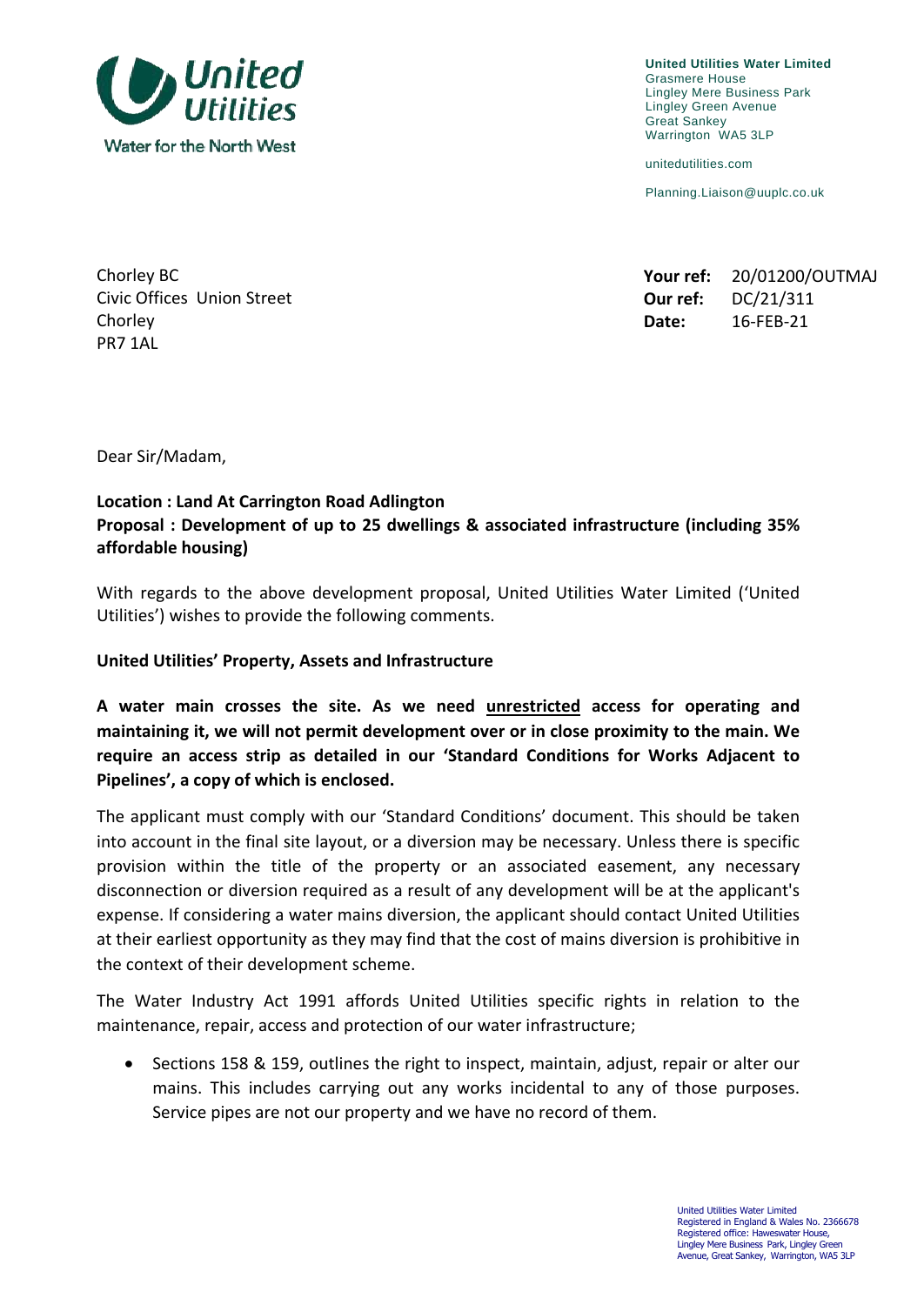Under Section 174 of the Act it is an offence to intentionally or negligently interfere with any resource main or water main that causes damage to or has an effect on its use or operation.

It is in accordance with this statutory provision that we provide standard conditions to assist developers when working in close proximity to our water mains.

Both during and post construction, there should be no additional load bearing capacity on the main without prior agreement from United Utilities. This would include earth movement and the transport and position of construction equipment and vehicles.

**A public sewer crosses this site and we may not permit building over it.** We will require an access strip width of six metres, three metres either side of the centre line of the sewer which is in accordance with the minimum distances specified in the current issue of Part H of the Building Regulations, for maintenance or replacement. Therefore a modification of the site layout, or a diversion of the affected public sewer may be necessary. All costs associated with sewer diversions must be borne by the applicant.

To establish if a sewer diversion is feasible, the applicant must discuss this at an early stage with our Developer Engineer at [wastewaterdeveloperservices@uuplc.co.uk](mailto:wastewaterdeveloperservices@uuplc.co.uk) as a lengthy lead in period may be required if a sewer diversion proves to be acceptable.

Deep rooted shrubs and trees should not be planted in the vicinity of the public sewer and overflow systems.

Where United Utilities' assets exist, the level of cover to the water mains and public sewers must not be compromised either during or after construction.

For advice regarding protection of United Utilities assets, the applicant should contact the teams as follows:

Water assets (Sara Livsey) – [DeveloperServicesWater@uuplc.co.uk](mailto:DeveloperServicesWater@uuplc.co.uk) Wastewater assets – [WastewaterDeveloperServices@uuplc.co.uk](mailto:WastewaterDeveloperServices@uuplc.co.uk)

# **It is the applicant's responsibility to investigate the possibility of any United Utilities' assets potentially impacted by their proposals and to demonstrate the exact relationship between any United Utilities' assets and the proposed development.**

Should the Council deem this application suitable for approval we request the following condition is included in the subsequent Decision Notice to afford appropriate protective measures for underground infrasturucture during construction.

*Condition 1 - RAMS*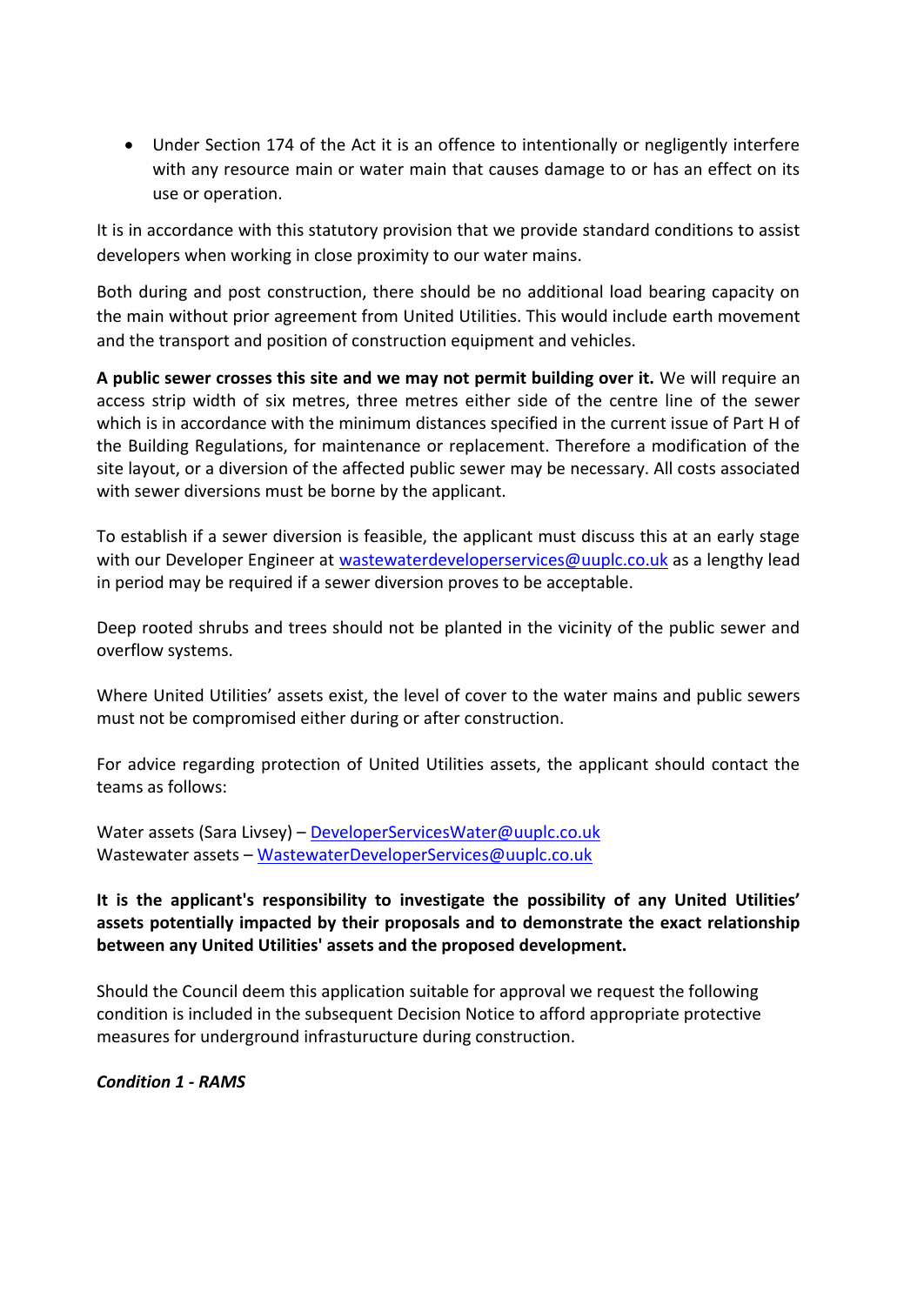*No development shall take place until a Construction Risk Assessment Method Statement (RAMS) for construction of the proposed development, is submitted to and approved by the Local Planning Authority. The statement shall outline the potential impacts from all construction activities on infrastructure that crosses the site and identify mitigation measures to protect and prevent any damage to this infrastructure. The development shall be undertaken in accordance with the approved RAMS.*

# *Reason: To ensure a satisfactory form of development and to afford appropriate protection of infrastructure that crosses the site.*

Due to the public sewer transfer in 2011, not all sewers are currently shown on the statutory sewer records and we do not always show private pipes on our plans. If a sewer is discovered during construction; please contact a Building Control Body to discuss the matter further.

#### **Drainage**

In accordance with the National Planning Policy Framework (NPPF) and the National Planning Practice Guidance (NPPG), the site should be drained on a separate system with foul water draining to the public sewer and surface water draining in the most sustainable way.

**Following our review of the submitted Flood Risk Assessment & Drainage Strategy (Ref: 30257/SRG, Dated: October 2020) we can confirm the proposals are unacceptable in principle to United Utilities.** 

**This is because the proposed drainage plan Ref: 30257/App H indicates that the existing 375 public surface water sewer which passes through the site is proposed to be diverted through the rear gardens of the proposed properties and therefore will restrict access and maintenance to our public sewer network. As a result, we would request that this sewer asset is further considered within the proposed layout of the site to better address our concerns. Until this has been resolved we recommend that the following precommencement conditions are attached to the application:** 

We request the following drainage conditions are attached to any subsequent approval to reflect the above approach detailed above:

#### *Condition 2 – Surface water*

*No development shall commence until a surface water drainage scheme has been submitted to and approved in writing by the Local Planning Authority. The drainage scheme must include:*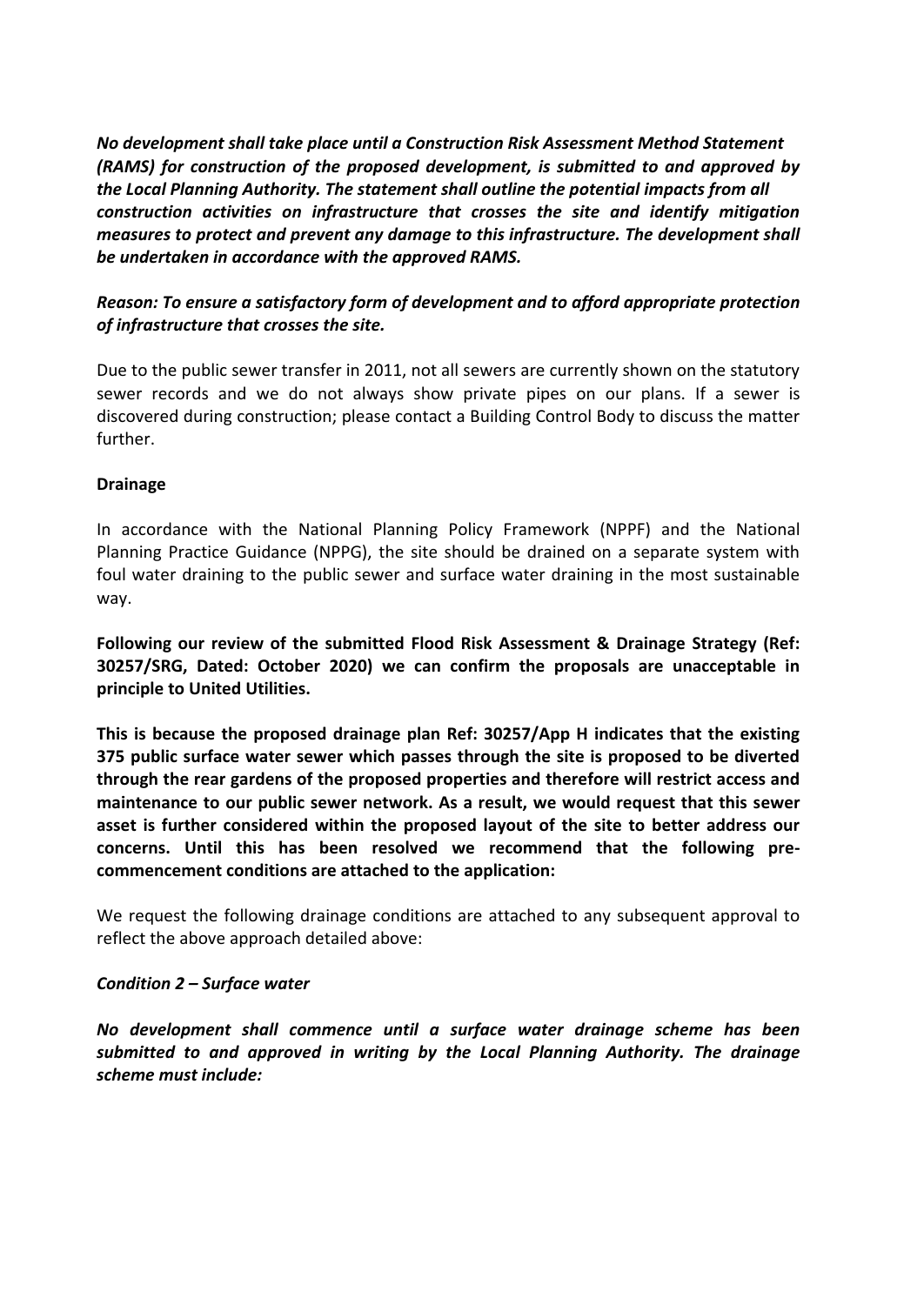- *(i) An investigation of the hierarchy of drainage options in the National Planning Practice Guidance (or any subsequent amendment thereof). This investigation shall include evidence of an assessment of ground conditions and the potential for infiltration of surface water;*
- *(ii) A restricted rate of discharge of surface water agreed with the local planning authority (if it is agreed that infiltration is discounted by the investigations); and (iii)A timetable for its implementation.*

*The approved scheme shall also be in accordance with the Non-Statutory Technical Standards for Sustainable Drainage Systems (March 2015) or any subsequent replacement national standards.*

*The development hereby permitted shall be carried out only in accordance with the approved drainage scheme.*

*Reason: To promote sustainable development, secure proper drainage and to manage the risk of flooding and pollution.*

#### *Condition 3 – Foul water*

*Foul and surface water shall be drained on separate systems.* 

#### *Reason: To secure proper drainage and to manage the risk of flooding and pollution.*

The applicant can discuss any of the above with Developer Engineer, **Robert Brenton**, by email at [wastewaterdeveloperservices@uuplc.co.uk.](mailto:wastewaterdeveloperservices@uuplc.co.uk)

Please note, United Utilities are not responsible for advising on rates of discharge to the local watercourse system. This is a matter for discussion with the Lead Local Flood Authority and / or the Environment Agency (if the watercourse is classified as main river).

If the applicant intends to offer wastewater assets forward for adoption by United Utilities, the proposed detailed design will be subject to a technical appraisal by an Adoptions Engineer as we need to be sure that the proposal meets the requirements of Sewers for Adoption and United Utilities' Asset Standards. The detailed layout should be prepared with consideration of what is necessary to secure a development to an adoptable standard. This is important as drainage design can be a key determining factor of site levels and layout. The proposed design should give consideration to long term operability and give United Utilities a cost effective proposal for the life of the assets. Therefore, should this application be approved and the applicant wishes to progress a Section 104 agreement, we strongly recommend that no construction commences until the detailed drainage design, submitted as part of the Section 104 agreement, has been assessed and accepted in writing by United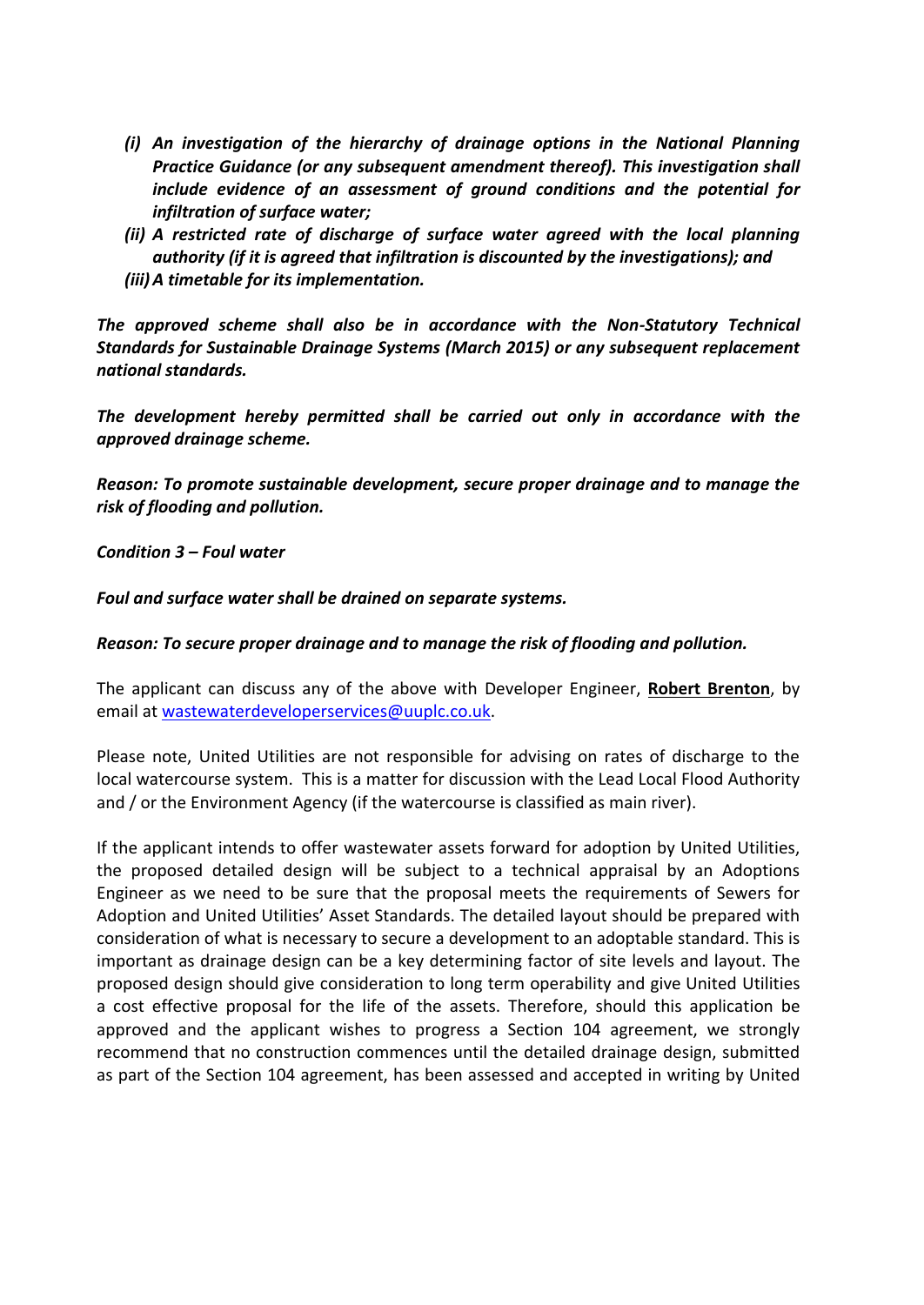Utilities. Any works carried out prior to the technical assessment being approved is done entirely at the developers own risk and could be subject to change.

### **Management and Maintenance of Sustainable Drainage Systems**

Without effective management and maintenance, sustainable drainage systems can fail or become ineffective. As a provider of wastewater services, we believe we have a duty to advise the Local Planning Authority of this potential risk to ensure the longevity of the surface water drainage system and the service it provides to people. We also wish to minimise the risk of a sustainable drainage system having a detrimental impact on the public sewer network should the two systems interact. We therefore recommend the Local Planning Authority include a condition in their Decision Notice regarding a management and maintenance regime for any sustainable drainage system that is included as part of the proposed development.

For schemes of 10 or more units and other major development, we recommend the Local Planning Authority consults with the Lead Local Flood Authority regarding the exact wording of any condition. You may find the below a useful example:

*Prior to occupation of the development a sustainable drainage management and maintenance plan for the lifetime of the development shall be submitted to the local planning authority and agreed in writing. The sustainable drainage management and maintenance plan shall include as a minimum:* 

- *a. Arrangements for adoption by an appropriate public body or statutory undertaker, or, management and maintenance by a resident's management company; and*
- *b. Arrangements for inspection and ongoing maintenance of all elements of the sustainable drainage system to secure the operation of the surface water drainage scheme throughout its lifetime.*

*The development shall subsequently be completed, maintained and managed in accordance with the approved plan.*

*Reason: To ensure that management arrangements are in place for the sustainable drainage system in order to manage the risk of flooding and pollution during the lifetime of the development.*

Please note United Utilities cannot provide comment on the management and maintenance of an asset that is owned by a third party management and maintenance company. We would not be involved in the discharge of the management and maintenance condition in these circumstances.